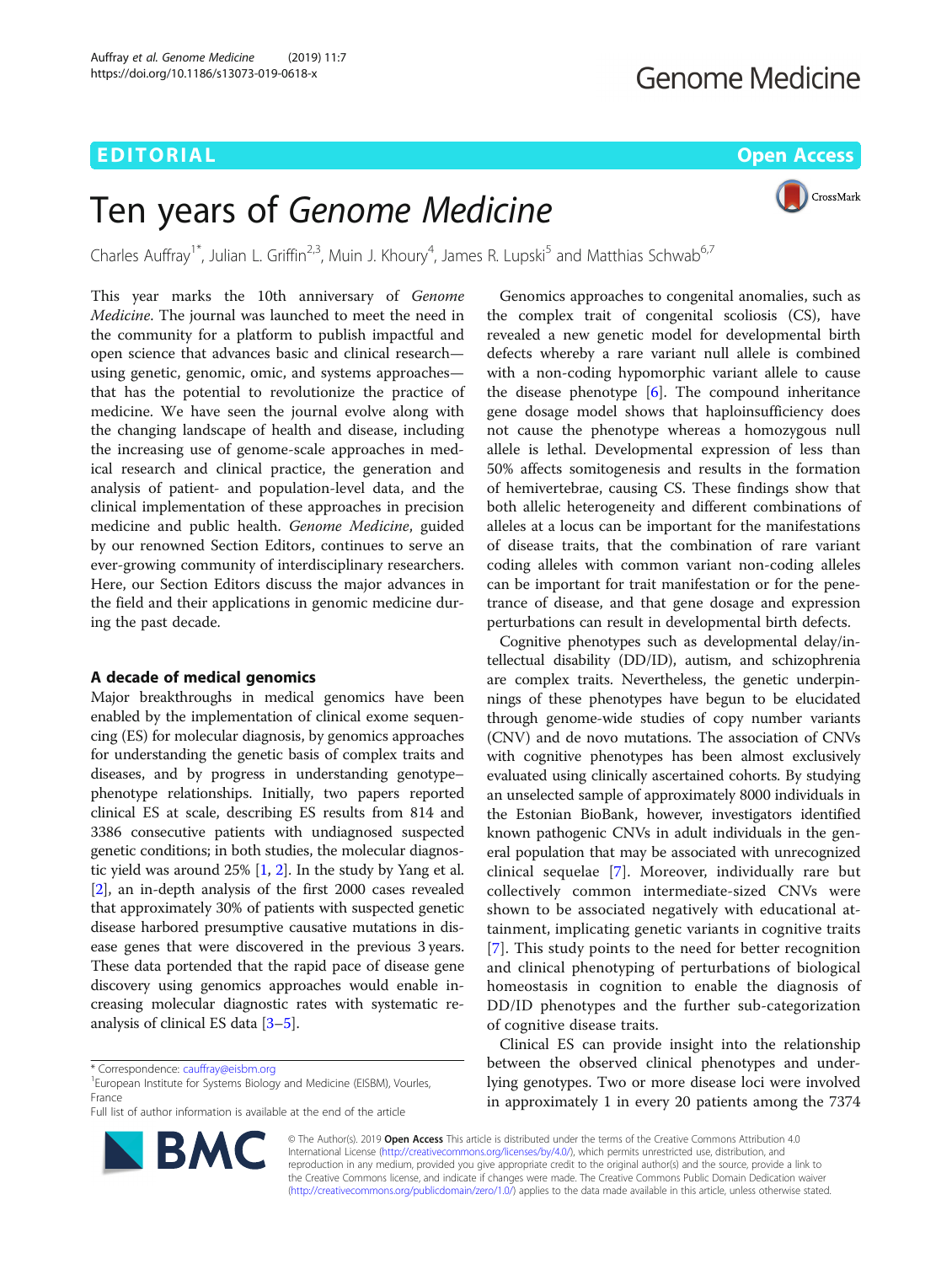patients for whom a putative molecular diagnosis was achieved in the study by Posey et al. [[8\]](#page-4-0). Intriguingly, both variant alleles were de novo in 44.7% of patients who had two mono-allelic pathogenic variants. Interestingly, phenotypic similarity scores were significantly lower among patients in whom the observed clinical phenotype resulted from two distinct Mendelian disorders that affected different organ systems than in patients with disorders that had overlapping phenotypic features. Importantly, structured clinical ontologies, described using the Human Phenotype Ontology (HPO) terms, could be used to quantify the degree of overlap between two Mendelian diseases in the same patient  $[8]$  $[8]$ . Future clinical ES studies may capitalize further on the rich source of rare variant genomic data and on human phenotyping of the perturbations of biological homeostasis that present as disease.

#### James R. Lupski

Section Editor, Genomics and epigenomics of disease

## Public health genomics: where to next?

This year marks the 10-year anniversary of Genome Medicine, whereas 2018 marked the 20-year anniversary of the launch of public health genomics globally [\[9](#page-4-0)]. A lot has happened in the past two decades. Three issues have emerged at the forefront of applications of genomics in public health and these issues will continue to propel the field in the next few years.

First, we see an acceleration of the implementation of evidence-based genomic applications in medicine and public health. Most applications are still not ready for routine clinical practice, but a growing number are supported by evidence of clinical validity and utility sufficient to merit integration into practice. The Centers for Disease Control and Prevention (CDC) classifies and updates genomic applications at three levels of evidence [[10\]](#page-4-0), which can be found in the Public Health Genomics Knowledge Base of the CDC [\[11\]](#page-4-0). In addition to newborn screening, most applications are in the fields of cancer, pharmacogenomics, congenital disorders, and cardiovascular disease. Our collective challenge today is to use principles of implementation science to maximize population health benefits [[11\]](#page-4-0).

Second, model processes are emerging that allow whole genome or exome sequencing data to be evaluated and integrated within health systems as part of routine care, including the integration of sequencing data with electronic health records. Several health systems in the US and elsewhere are integrating whole exome or genome sequencing into routine primary care [[12\]](#page-4-0). In our recent multi-stakeholder paper, we proposed a research-based approach to the return of genomesequencing results. A genome-first approach can accelerate evaluation of the clinical utility of many genomic applications, including several pharmacogenomic tests and promising genetic risk scores, using randomized trials and implementation science [[12](#page-4-0)].

Third, in the past few years, precision medicine has emerged as a field that allows integration of genomic data with environmental and social information to evaluate personalized prevention and intervention strategies [[13\]](#page-4-0). Similarly, precision public health has emerged as an approach that uses big data to target interventions to the right populations at the right time, to help solve population health concerns and to address health disparities [[13\]](#page-4-0). Applications of pathogen genomics to public health surveillance and outbreak investigations are one example of precision public health. Others include spatial analysis and improved public health surveillance [[13\]](#page-4-0).

These topics are only the tip of the iceberg. Clearly, there are now tangible genomic applications that can benefit a larger segment of populations and contribute to the overall mission of public health.

Muin J. Khoury

Section Editor, Genomic epidemiology and public health genomics

# Pharmacogenomics becomes reality: implementation efforts and personalized approaches

Recently, tremendous progress has been achieved in the implementation of pharmacogenomics (PGx) in clinics. Therapeutic recommendations for more than 40 specific gene–drug pairs have been provided by two consortia, the Clinical Pharmacogenetics Implementation Consortium (CPIC; <https://cpicpgx.org>/) and the Dutch Pharmacogenetics Working Group (DPWG; <https://www.pharmgkb.org>/).

The Absorption, Distribution, Metabolism, and Excretion (ADME) of drugs is controlled by approximately 300 genes that have essential consequences for both drug therapy and for the development of new chemical drug entities. Genetic variation in ADME genes contributes significantly to the inter-individual variability of pharmacokinetic and pharmacodynamic processes by producing alternate gene expression patterns and gene functions. Actionable PGx variants are ubiquitous, and four out of five patients are likely to carry a variant with a possible functional effect on ADME targets for commonly prescribed medications  $[14]$ . Consequently, a European Consortium, the Ubiquitous Pharmacogenomics (U-PGx) Consortium, is currently implementing pre-emptive PGx testing into routine care for PGx-guided drug therapy within an ongoing multicenter, randomized controlled study [[15\]](#page-4-0).

Independent from this activity, there has been a major evolution of PGx research over the past 5 years that is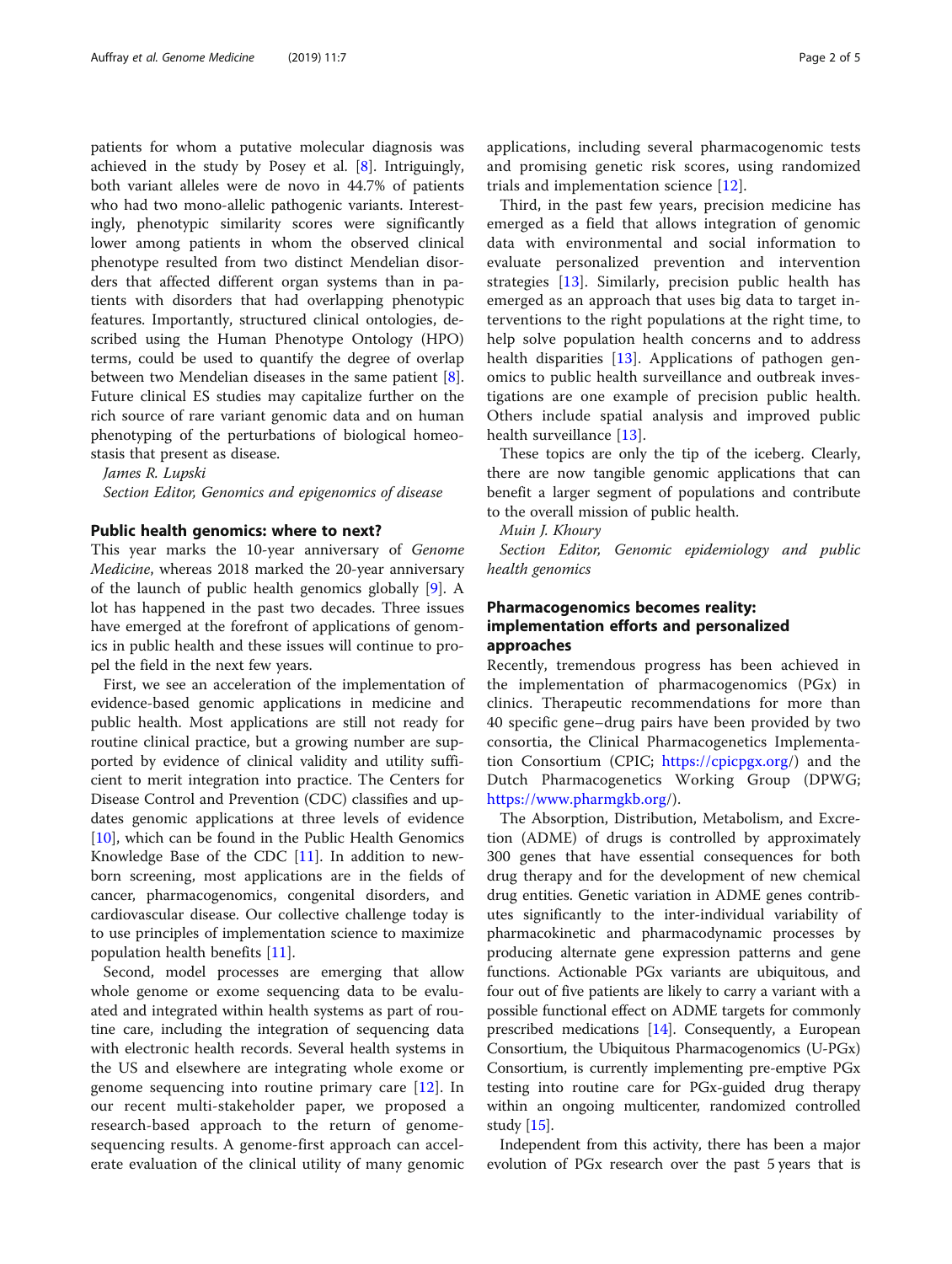driven by rapidly developing genomic tools. Innovative genotyping arrays and next-generation DNA sequencing (NGS) approaches are used to identify systematically rare variants and gene alterations (e.g. copy number variations) in the human genome that have putative functional consequences for ADME genes [[16](#page-4-0)] and drug response [[17](#page-4-0)]. Although multiple computational methods have been described for and applied in the pharmacogenomic interpretation of NGS data, the elucidation of the functional consequences of PGx data is still challenging [\[18\]](#page-4-0). In this context a novel technique, variant abundance by massively parallel sequencing (VAMP-seq), appears to be promising [[19](#page-4-0)]. VAMP-seq, which measures the steady-state abundance of protein variants in cultured human cells, was successfully applied in PGx research recently. As proof of concept, this new technique was used to identify hundreds of unknown missense variants in a highly clinically relevant drug metabolising enzyme, thiopurine S-methyltransferase (TPMT). This approach promises to provide a better understanding of the functional consequences of even cell-type specific single-amino-acid variants in pharmacogenes at scale.

NUDT15 (NUDIX HYDROLASE 15), a genetic variation resulting in no or severely decreased function, is a recent striking PGx discovery [[20,](#page-4-0) [21](#page-4-0)]. NUDT15 alters thiopurine metabolism, and thiopurines are the mainstay in the treatment of childhood acute lymphoblastic leukaemia and of patients with inflammatory bowel disease. Thiopurine-related hematopoietic toxicity is, however, therapy-limiting and even life-threatening. TPMT is involved in the catabolism of thiopurines, and inherited TPMT deficiency largely explains thiopurine-related myelosuppression in Europeans and Americans [[22](#page-4-0)], whereas the majority of thiopurine intolerance in Asians can be explained by NUDT15 genetic variants. This justifies the use of pre-emptive NUDT15-guided thiopurine, in addition to TPMT, to treat malignant and non-malignant disease [\[23\]](#page-4-0).

Single-analyte biomarkers such as genetic variation are only partially able to explain the heterogeneity in the expression and function of ADME genes. Our understanding of their interaction with non-genetic factors, epigenetic modifications (such as DNA methylation), and metabolic factors is evolving [\[24](#page-4-0)]. Multi-analyte signatures derived from complex high-throughput data, which allow patient characterization and prediction of drug response in a more holistic manner, appear to be promising. The strong dependency of personalized drug treatment on computational solutions remains a challenge and modern approaches from data science, specifically multivariate stratification algorithms using techniques such as machine learning or artificial intelligence, are proposed for the prediction of drug response [[25](#page-4-0)]. Prospects at the intersection of machine learning and network biology may have added value in providing a more precise

prediction of drug response in the era of personalized medicine [[26](#page-4-0)].

Matthias Schwab

Section Editor, Pharmacogenomics and personalized medicine

# Metabolomics and proteomics: from the bench to the bedside … almost

The first 10 years of Genome Medicine have witnessed huge changes in the availability and complexity of metabolomic and proteomic experiments, which are increasingly used in terms of hypothesis generation or in more targeted approaches in studies of human disease. This progress has been driven by improvements in hardware and software, which have extended the limits of detection and allowed the acquisition of ever larger datasets. Proteomics and metabolomics are now being applied at the epidemiology level. For example, Soranzo and colleagues [[27\]](#page-4-0) demonstrated how such data can be used with Mendelian randomization to understand mechanistically how SNPs relate to clinical lipid parameters in cardiovascular disease. The improvements of software have gone hand in hand with the increased availability of data. Although the field has encountered challenges relating to data standardization [[28\]](#page-4-0), data sharing is now becoming more commonplace thanks to the combined efforts of funding bodies, researchers, big data initiatives, and publishers. Genome Medicine has been at the forefront in ensuring that metabolomic and proteomic datasets are made available for others to data mine. As these datasets become more widely available, we will see them used increasingly to investigate supplementary questions that were not anticipated by those who designed the original experiment.

One of the biggest surprises over the past 10 years has been the importance of the various microbiomes, particularly in the gut microbiome, and their interconnection with host metabolism. This has been particularly true for metabolic diseases such as type 2 diabetes and obesity, but we have also seen the roles of microbiomes in drug metabolism and various cancers. For example, Hale and colleagues [[29\]](#page-4-0) combined metabolic modelling and metabolomics to reveal the impact of  $H_2S$  generation on the colon microbiome and in turn how this change interacts with tumour growth. Both metabolomics and proteomics are increasingly being used to map the interactions of humans and the microbes that colonize the various niches of the body, and this work is set to increase as we begin to appreciate how much the microbes inside us play a part in health and disease. The complexity of a host–microbiome network was impressively demonstrated by Grassl and colleagues [[30\]](#page-4-0) who pieced together the human and microbiome components of the saliva proteome, including changes that seem to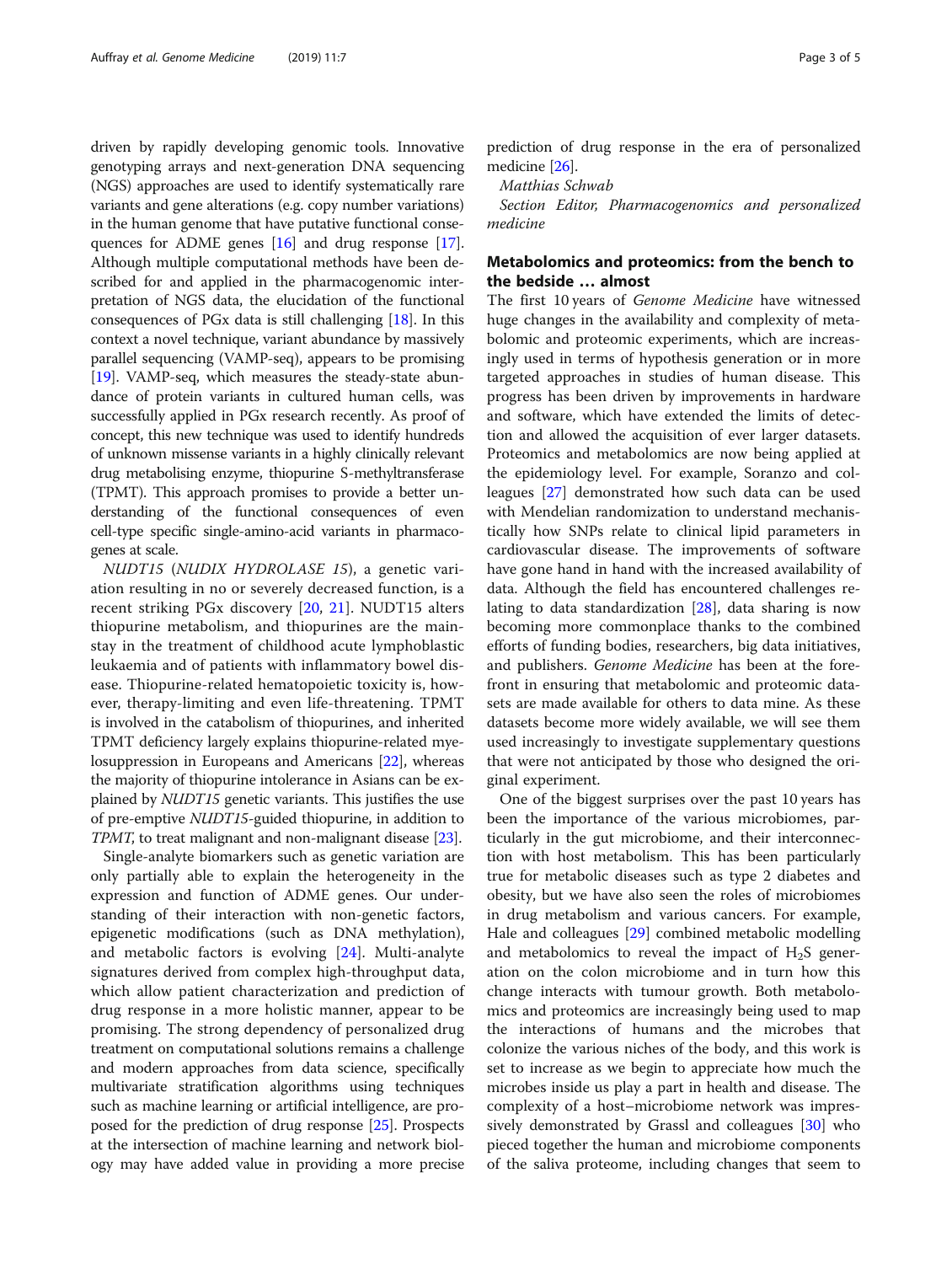anticipate food consumption. Finally, omics studies are also beginning to map how bacterial and viral infections can hijack host metabolism. Johannes and colleagues [[31\]](#page-4-0), using a range of targeted and untargeted metabolomics and lipidomics approaches, demonstrated how hepatitis B infection alters lipid and amino acid metabolism in the liver. This work suggested that a central event in infection is alteration of the glycerol-3-phosphate-NADH shuttle, which in turn affects a variety of lipid pathways including phospholipid ether and triglyceride production.

New applications of metabolomics, lipidomics, and proteomics are being reported continually, but one thing is certain: in the past 10 years, we have only just scratched the surface of what these approaches have to offer.

Julian L. Griffin

Section Editor, Proteomics & metabolomics in medicine

# Ten years of systems medicine in Genome Medicine and beyond

The first issue of Genome Medicine in January 2009 coincided with the beginnings of systems medicine, which aims to leverage the advances made in systems biology in the previous decades to deliver innovative solutions for the diagnosis, prognosis, and treatment of human diseases [[32\]](#page-4-0). The field has grown steadily over the past 10 years, empowering the transition from a reactive practice to a proactive practice of medicine, healthcare, and wellbeing, for the benefit of both patients and the healthy population [\[33](#page-4-0)].

This transition has been made possible by the combination of advanced biomedical knowledge with a wealth of genomics, transcriptomics, proteomics, metabolomics, and microbiome data. In addition, the constant participatory monitoring of various exposures and lifestyle parameters (such as heart and respiration rate, blood pressure, body temperature and motion) and ambient parameters (through connected wearable devices [\[34\]](#page-4-0)) has provided the means to disentangle the causative parameters of health maintenance and of disease onset, progression, and response to drug treatments using correlations derived from population-based studies and clinical trials [\[35\]](#page-4-0). In the process, multiple challenges have been identified that must be overcome so that we can make sense of big data in health research; there is a need to facilitate open, unencumbered access to personal and population medical data while preserving privacy according to recent pieces of personal data protection legislation [[36](#page-4-0)–[38\]](#page-4-0).

In addition, biomedical and computational research infrastructures are leveraging four decades of experience in handling and sharing massive amounts of data in particle physics, which led the Centre Européen de Recherche Nucléaire (CERN) to invent the World Wide Web. This transdisciplinary experience will serve in the development of a health research innovative cloud environment

(manuscript submitted). The technological barriers to introducing systems medicine into clinical practice are thus being overcome, as shown by the growing number of successful applications being presented at international conferences [[39](#page-4-0)]. It is likely to take a generation to achieve the training of a new cohort of data scientists, medical doctors, health practitioners, and policy makers who are familiar with 'advanced intelligence' and who will work at the crossroads of human wisdom and machine performance, its application to healthcare and wellbeing, and its endorsement by the citizens through a world alliance of health and wellbeing [[40\]](#page-4-0).

Charles Auffray

Section Editor, Systems medicine and informatics

#### Abbreviations

ADME: Absorption, Distribution, Metabolism, and Excretion; CNV: Copy number variants; CS: Congenital scoliosis; DD: Developmental delay; ES: Exome sequencing; ID: Intellectual disability; NGS: Next-generation DNA sequencing; NUDT15: NUDIX HYDROLASE 15; PGx: Pharmacogenomics; TPMT: Thiopurine S-methyltransferase; VAMP-seq: Variant abundance by massively parallel sequencing

#### Acknowledgements

CA acknowledges Rudi Balling, Samir Brahmachari, Zhu Chen, Leroy Hood, Denis Noble, Josep Roca, Peter Sterk, Emiel Wouters and his colleagues at the European Institute for Systems Biology and Medicine for their constant support during the past decade in developing the concepts and tools that led to the onset and real-life implementation of systems medicine.

#### Funding

JRL is supported by the US National Institutes of Health, National Human Genome Research Institute–National Heart, Lung, and Blood Institute grant UM1 HG006542 to the Baylor Hopkins Center for Mendelian Genomics, the National Institute of Neurological Disorders and Stroke grant R35 NS105078, and the National Institute of General Medical Sciences R01 GM106373 and Muscular Dystrophy Association 512848. MS was supported by the Robert Bosch Stiftung foundation, Stuttgart, Germany and by Horizon 2020-PHC-2015 (grant U-PGx 668353).JLG's laboratory is funded by the Medical Research Council, UK (MC UP A90 1006, MC PC 13030), the Wellcome Trust (MetaboFlow), Agilent, and the European Union Horizon 2020 (GOLIATH). CA acknowledges support from the European Commission through grants from the Innovative Medicine Initiative (U-BIOPRED IMI n°115010, eTRIKS IMI n° 115446 and PIONEER IMI n°777492) and FP7-Health (CASyM n°305033, MeDALL n°261357, PREPARE n°605525, SysCLAD n°305457).

#### Authors' contributions

All authors read and approved the final manuscript.

#### Competing interests

Baylor College of Medicine (BCM) and Miraca Holdings have formed a joint venture with shared ownership and governance of the Baylor Genetics (BG). The Department of Molecular and Human Genetics at Baylor College of Medicine derives revenue from chromosomal microarray analysis and clinical exome sequencing offered by the Baylor Genetics (BG) Laboratory ([http://](http://bmgl.com) [bmgl.com](http://bmgl.com)). JRL is a member of the Scientific Advisory Board of BG. JRL has stock ownership in 23andMe, is a paid consultant for Regeneron Pharmaceuticals, and is a co-inventor on multiple United States and European patents related to molecular diagnostics for inherited neuropathies, eye diseases, and bacterial genomic fingerprinting. The remaining authors declare that they have no competing interests.

#### Publisher's Note

Springer Nature remains neutral with regard to jurisdictional claims in published maps and institutional affiliations.